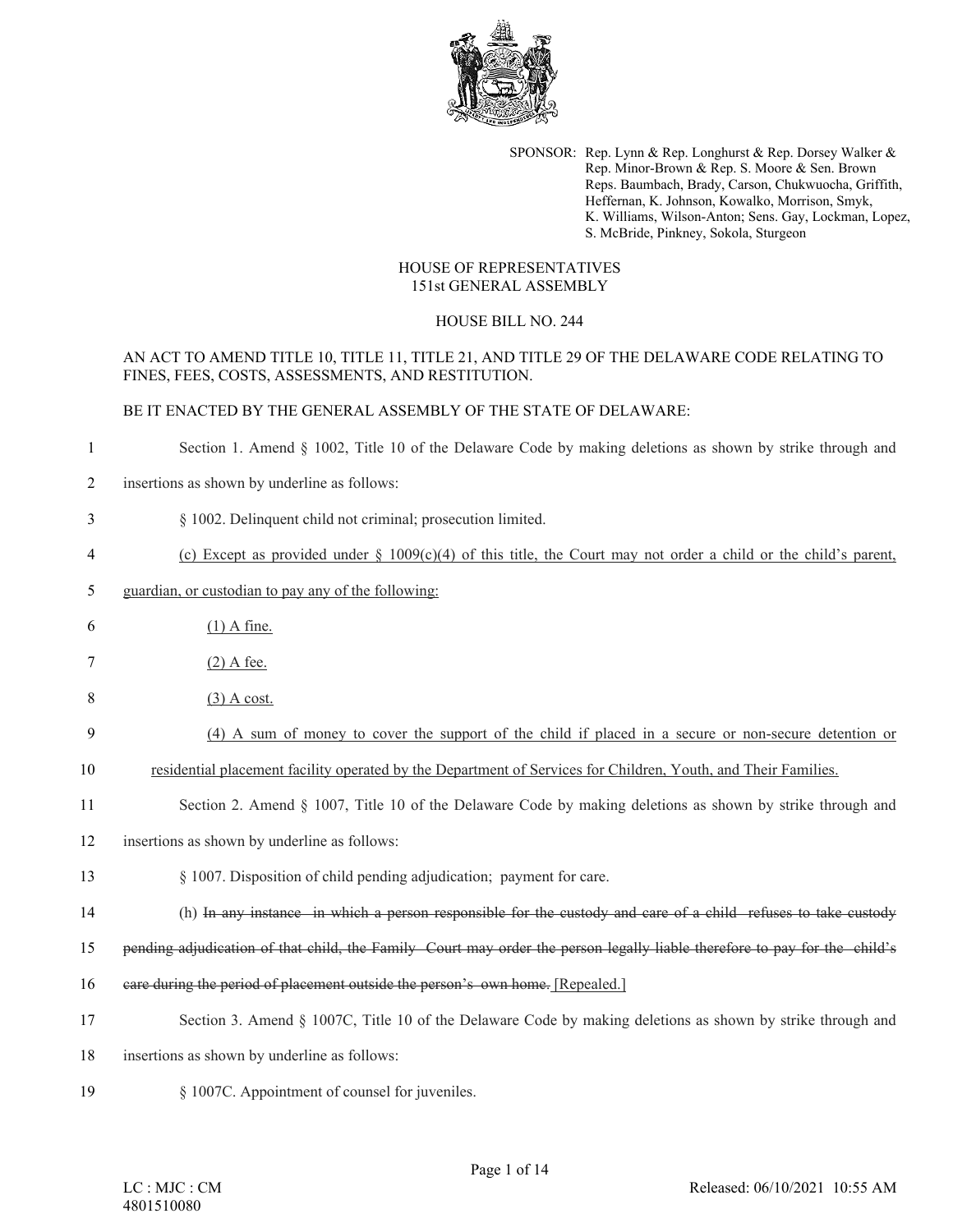- (b) If a juvenile is not represented by counsel at his or herthe juvenile's initial Family Court appearance, the Court shall order the Chief Defender to assign counsel to represent the juvenile.
- (e) Compensation for the services of appointed counsel may not be assessed against the juvenile, or the juvenile's
- parent, guardian, or custodian in a delinquency or criminal proceeding.
- Section 4. Amend § 1009, Title 10 of the Delaware Code by making deletions as shown by strike through and insertions as shown by underline as follows:
- § 1009. Adjudication; disposition following adjudication; commitment to custody of Department of Services for
- Children, Youth and Their Families; effect.
- (c) Following an adjudication in which the Court declares that a child is delinquent, it may:
- (4) Fine a child; child for a Title 21 offense or order community service hours in lieu of a fine for a Title 21 offense;
- (f) Following adjudication or election by the juvenile in lieu of trial pursuant tounder § 4177B of Title 21, the Court must order the Motor Vehicle Division of the Department of Transportation after an adjudication of delinquency in
- 33 violation of § 4177 of Title 21, or election by the juvenile in lieu of trial pursuant to under § 4177B of Title 21 to:
- (4) Any person whose driver's license has been revoked and to whom a conditional/restricted license has been issued, under this chapter, and who drives any motor vehicle upon the highways of this State contrary to the conditions
- placed upon such conditional/restricted license during the period of such conditional/restricted license, upon conviction
- 37 thereof, shall be fined not less than \$25 or more than \$200. [Repealed.]
- Section 5. Amend § 4101, Title 11 of the Delaware Code by making deletions as shown by strike through and insertions as shown by underline as follows:
- § 4101. Payment of fines, costs and restitution upon fees, costs, assessments, and restitution on conviction.
- (a) On conviction upon on indictment or information for any crime or offense, all the costs shall be paid by the
- party convicted.a defendant must pay all costs imposed by a court.
- (b) Immediately upon imposition by a court, including a justice of the peace, of any sentence to pay a fine, costs, restitution or all 3, the same shall be a judgment against the convicted person for the full amount of the fine, costs, restitution or all 3, assessed by the sentence. Such judgment shall be immediately executable, enforceable and/or transferable by the State or by the victim to whom such restitution is ordered in the same manner as other judgments of the court. If not paid promptly upon its imposition or in accordance with the terms of the order of the court, or immediately if so requested by the State, the clerk or Prothonotary shall cause the judgment to be entered upon the civil judgment docket 49 of the court; provided, however, that where a stay of execution is otherwise permitted by law such a stay shall not be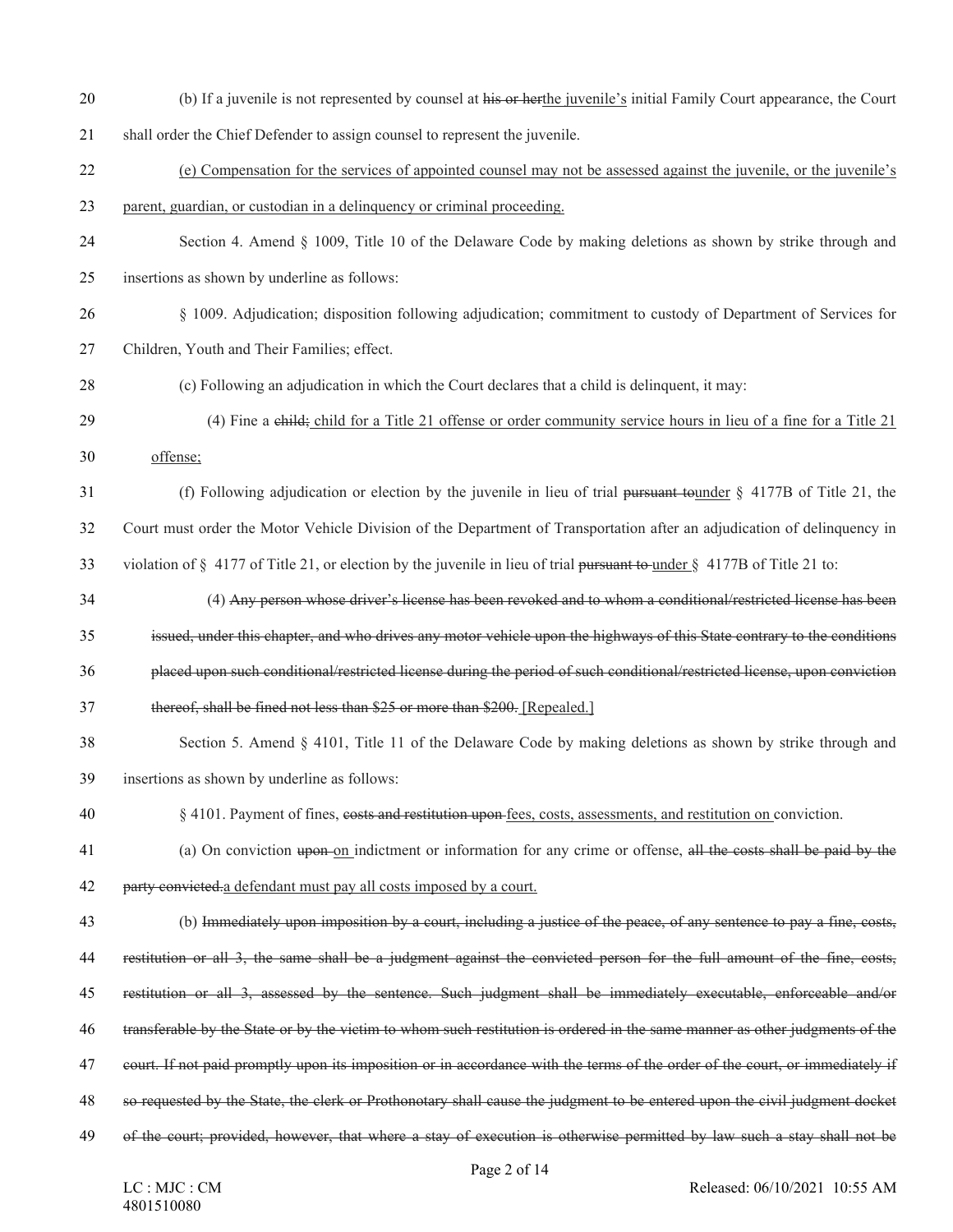- 50 granted as a matter of right but only within the discretion of the court. If the court imposing any sentence to pay a fine,
- 51 costs, restitution or all 3 has no civil docket for the entry of a judgment, then such court may immediately transfer such
- 52 judgment to the civil judgment docket of an appropriate court, as shall be determined by the court imposing such sentence.
- 53 Judgments docketed pursuant to this subsection shall be exempt from the provisions of § 4711 of Title 10 which mandate
- 54 the expiration of judgments, and which require the renewal of such judgments.
- 55 (1) When a court sentence includes a fine, fee, cost, assessment, or restitution, the full amount imposed
- 56 becomes a judgement against the defendant immediately on sentencing.
- 57 (2) A judgment under this subsection is executable, enforceable, or transferable by the State in the same 58 manner as other judgments of the court.
- 59 (3) If not paid promptly on its imposition or in accordance with the terms of the order of the court, or
- 60 immediately if so requested by the State, the clerk or Prothonotary may cause the judgment to be entered on the civil
- 61 judgment docket of the court. If a stay of execution is otherwise permitted by law, the stay may not be granted as a
- 62 matter of right but only within the discretion of the court.
- 63 (4) If the court imposing a sentence to pay a fine, fee, cost, assessment, or restitution does not have a civil 64 docket for the entry of a judgment, then the court may immediately transfer the judgment to the civil judgment docket
- 65 of an appropriate court, as determined by the court imposing the sentence.
- 66 (5) Judgments docketed under this subsection are exempt from the provisions of  $\S$  4711 of Title 10, which
- 67 mandate the expiration of judgments and require the renewal of judgments.
- 68 Section 6. Amend § 4104, Title 11 of the Delaware Code by making deletions as shown by strike through and
- 69 insertions as shown by underline as follows:
- 70 § 4104. Fines, costs or restitution; how collected; holding operator's license as security for payment. Fines, fees, 71 costs, assessments, or restitution; how collected; suspending driver's license for nonpayment prohibited.
- 72 (a)(1) When a court imposes a fine, costs fee, cost, assessment, or restitution upon on a defendant, the court or
- 73 justice of the peace may direct as follows: may order any of the following:
- 74 (1)a. That the defendant pay the entire amount at the time sentence is imposed; imposed.
- $(2)$ b. That the defendant pay a specified portion of the fine, essets fee, cost, assessment, or restitution at
- 76 designated periodic intervals, and in such case may direct that the fine, costs or restitution be remitted to a
- 77 probation officer who shall report to the court, at such periods as the court may direct, any failure to comply with
- 78 the orders; or intervals.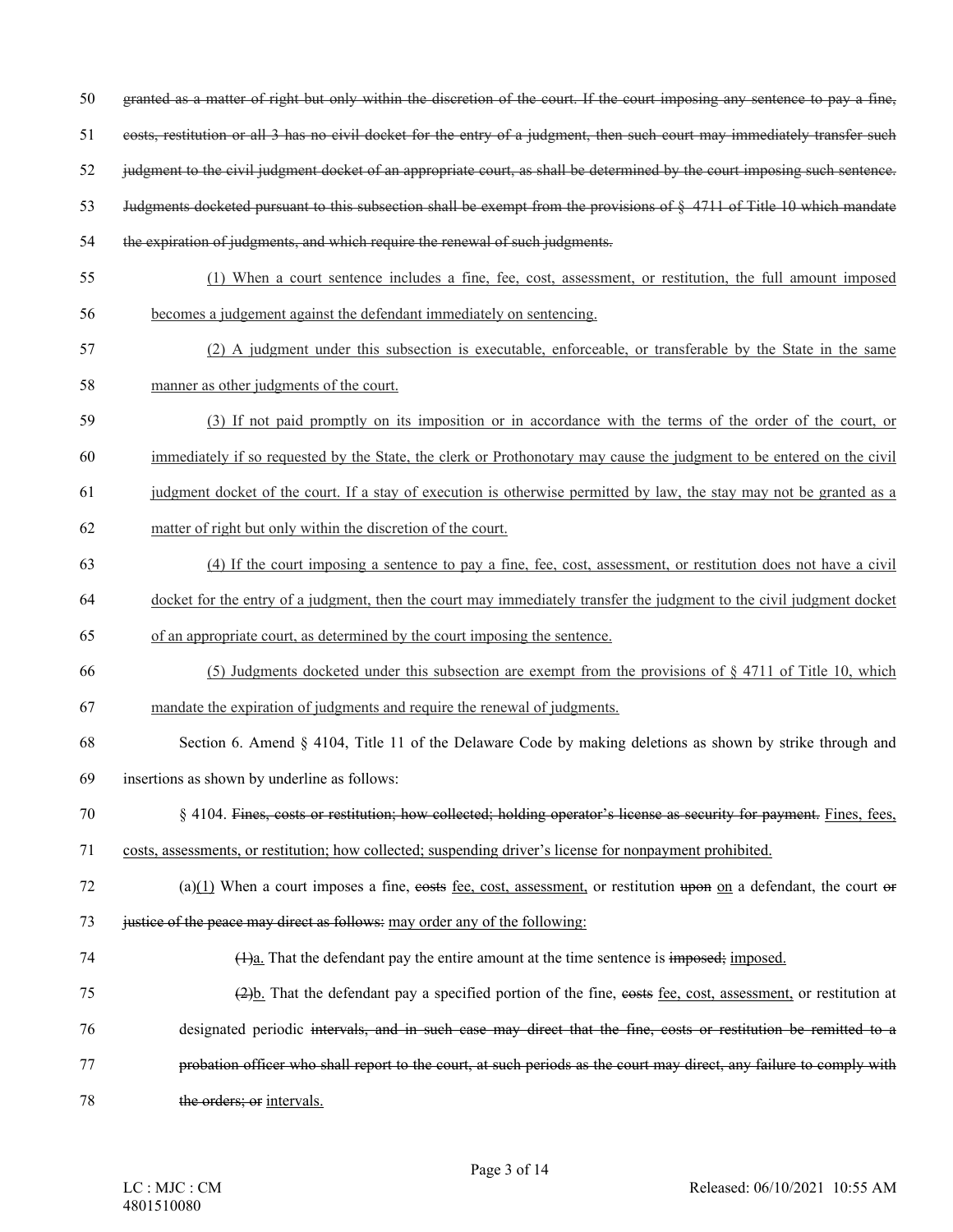| 79  | $(3)(2)$ Where If the defendant is sentenced to a period of probation as well as to pay a fine, costs or restitution             |
|-----|----------------------------------------------------------------------------------------------------------------------------------|
| 80  | that fee, cost, or assessment, the court may not make the payment of the fines, costs or restitution shall be fine, fee,         |
| 81  | cost, or assessment a condition of the probation.                                                                                |
| 82  | (3)a. A court may not impose an additional fee for any of the following:                                                         |
| 83  | 1. The payment of a fine, fee, cost, assessment, or restitution that is made at designated periodic                              |
| 84  | intervals.                                                                                                                       |
| 85  | 2. A late payment of a fine, fee, cost, assessment, or restitution.                                                              |
| 86  | 3. Supervision by probation of the payment of a fine, fee, cost, assessment, or restitution.                                     |
| 87  | b. A court may not charge interest for a payment of a fine, fee, cost, assessment, or restitution that is                        |
| 88  | made late or at designated periodic intervals.                                                                                   |
| 89  | (4) A court may not charge a penalty, assessment, or fee to a defendant for a capias issued due to the                           |
| 90  | defendant's nonpayment of a fine, fee, cost, assessment, or restitution.                                                         |
| 91  | (b) Any court, including a justice of the peace, may, in its discretion, permit any person sentenced to pay a fine               |
| 92  | upon conviction of crime, in lieu of the payment of the fine ordered, to execute a bond acknowledging the amount of the          |
| 93  | fine imposed upon the person as a debt due and owing to this State and binding the person unto this State in an amount           |
| 94  | equal to 10 times the fine imposed. The bond shall be so conditioned that, should the amount of the fine imposed be paid to      |
| 95  | this State on or before the tenth day next following the day on which the fine is imposed, then in that event the bond shall     |
| 96  | be null and void. The bond shall contain a warrant of attorney authorizing the Prothonotary or any attorney of record in this    |
| 97  | State or elsewhere to appear in any court, including a justice of the peace, and confess judgment against the person so          |
| 98  | bound. Upon execution of the bond the convicted person shall be required to list on the reverse thereof all motor vehicles       |
| 99  | and real property owned by the person or in which the person has any title or interest with a description and the location       |
| 100 | thereof. (1) Notwithstanding any law or court rule to the contrary, the court may waive, suspend, or modify payment of any       |
| 101 | fine, fee, cost, or assessment, including a fine, fee, cost, or assessment that is otherwise deemed mandatory or not subject to  |
| 102 | waiver or suspension.                                                                                                            |
| 103 | (2) A defendant's ability or inability to pay a fine, fee, cost, or assessment may not influence a court's                       |
| 104 | decision whether to impose a custodial or probationary sentence.                                                                 |
| 105 | (3) A court shall advise a defendant on the record or in writing of the financial obligations and the possible                   |
| 106 | sanctions for noncompliance.                                                                                                     |
| 107 | $(c)(1)$ Any court may, in its discretion, direct any person A court may direct a defendant sentenced to pay a fine or           |
| 108 | restitution upon fine, fee, cost, assessment, or restitution on conviction of a crime, who is employed within this State or by a |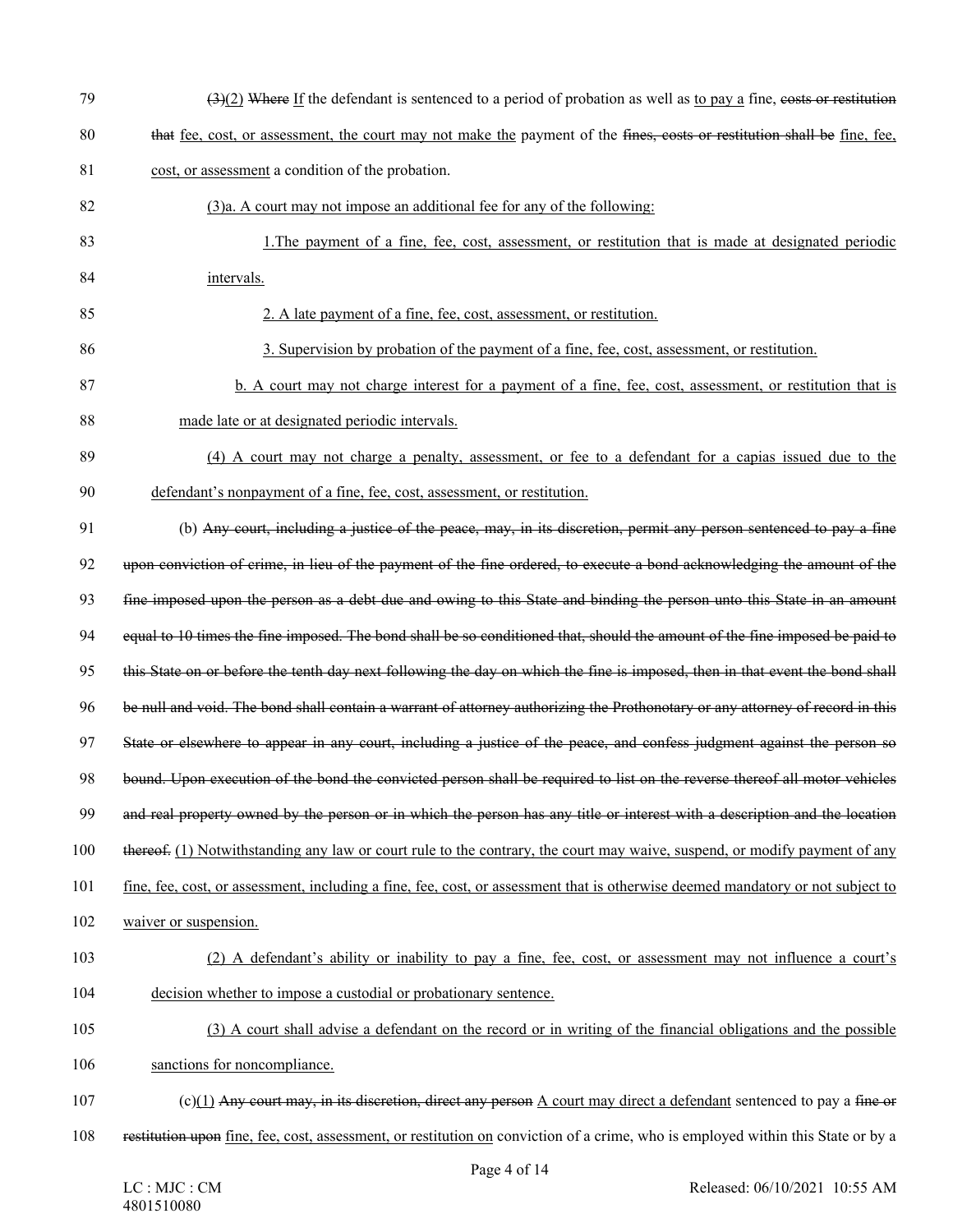109 Delaware resident or employer, to execute an assignment of a specified periodic sum not to exceed  $\frac{1}{3}$ -of the person's total 110 earnings, which assignment shall direct the person's one-fourth of the defendant's total earnings. The assignment must 111 direct the defendant's employer to withhold and remit that amount to this State up to the total of the fine, costs and fee, 112 cost, assessment, or restitution imposed.

113 (2) An assignment of earnings executed in accordance with under this subsection shall be binding upon is 114 binding on an employer in the same manner as an attachment of wages pursuant to under Title 10, except that an 115 assignment need must be filed only once with the employer who defendant's employer. The defendant's employer shall 116 make the withholding and remittances until the full amount is paid. An amount of total earnings consistent with federal 117 law may be assigned. An employer shall take no A defendant's employer may not take an action against an employee 118 who has executed an assignment, and the penalty imposed upon an employee on a defendant solely because of an 119 assignment under this subsection shall must be in accordance with the manner set forth for attachments.

120 (d) For purposes of ensuring the payment of fines, restitution a fine, fee, cost, assessment, or restitution and the 121 enforcement of any orders imposed under this section, the court shall retain jurisdiction over the convicted person a 122 defendant until any fine or restitution imposed shall have been the fine, fee, cost, assessment, or restitution is paid in full. 123 The court may write off the <del>fines, costs and restitution of any convicted person</del> fine, fee, cost, assessment, or restitution of a 124 defendant when the court receives evidence that such person the defendant is deceased.

125 (e) Whenever any person lawfully possessed of an operator's license theretofore issued to the person by the 126 Division of Motor Vehicles of the Department of Transportation of the State, or under the laws of any other state or 127 territory, or of the District of Columbia, shall be arrested and charged with any violation of the traffic or criminal laws of 128 this State, or of any political subdivision thereof, a court, as a condition of sentencing, may take and hold, as security for 129 the payment of any fine, costs, restitution or Victims Compensation Fund assessment, the operator's license so issued to the 130 defendant. The Division of Motor Vehicles of the Department of Transportation or a court may not suspend a defendant's 131 driver's license as a penalty for nonpayment of a fine, fee, cost, assessment, or restitution.

- 132 (1) A defendant whose driver's license was suspended before [the enactment date of this Act] only as a 133 penalty for nonpayment of a fine, fee, cost, assessment, or restitution is eligible for restoration of the defendant's 134 driving privileges.
- 135 (2) The Division of Motor Vehicles of the Department of Transportation shall develop policies and procedures 136 to implement the restoration of driving privileges under paragraph (e)(1) of this section within 6 months of [the
- 137 enactment date of this Act].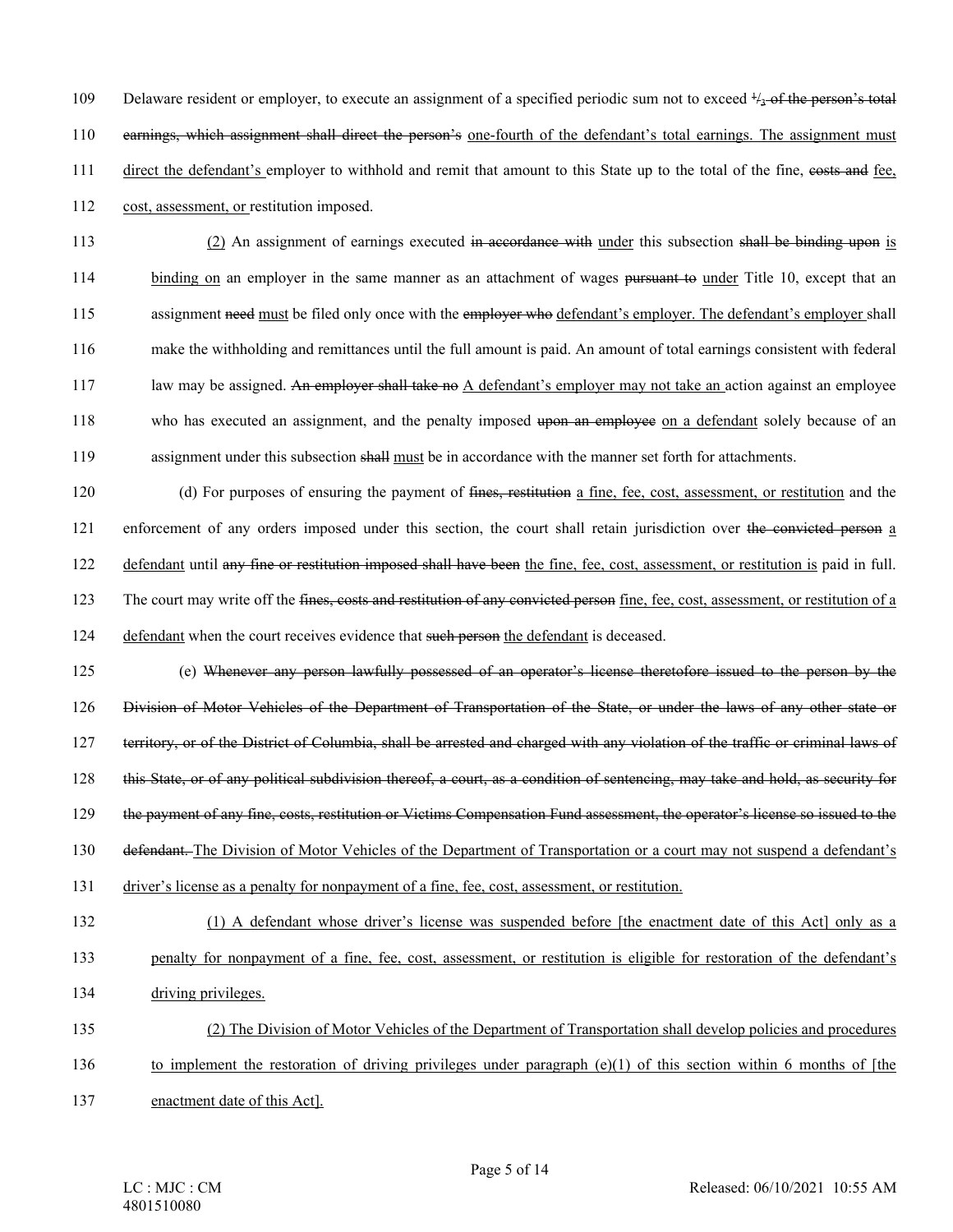| 138 | (3) A defendant who seeks to restore the defendant's driving privileges under paragraph (e)(1) of this section                     |
|-----|------------------------------------------------------------------------------------------------------------------------------------|
| 139 | is not required to pay a fee to do so.                                                                                             |
| 140 | (f) Any person whose operator's license has been deposited with a court, pursuant to subsection (e) of this section                |
| 141 | above, shall be issued a receipt by the court taking said license upon a form substantially as set forth in this subsection, and   |
| 142 | thereafter said person shall be permitted to operate a motor vehicle upon the highways of the State during the pendency of         |
| 143 | the case in which the license was taken, unless the person's license or privilege to operate a motor vehicle is otherwise          |
| 144 | revoked, suspended or cancelled.                                                                                                   |
| 145 | FORM OF RECEIPT                                                                                                                    |
| 146 | The operator's license of ________, license number _________ is held by the ________________________<br>Court, State of            |
| 147 | Delaware, as security for the payment of a fine, costs, restitution or Victims Compensation Fund assessment in Case No.            |
| 148 | Please accept this receipt as a substitute for that license as provided by Title 11, § 4104(e), Delaware Code, as                  |
| 149 | amended. Payment is due by _________ This receipt is not valid after said date. Failure to appear will result in license           |
| 150 | suspension. An attempt to secure, or the securing of, a duplicate operator's license during the period in which this court         |
| 151 | holds an operator's license shall be considered as a contempt of court under 11 Del. C., $\S$ 1271(3).                             |
|     |                                                                                                                                    |
| 152 |                                                                                                                                    |
| 153 | <b>Example 2</b> Judge                                                                                                             |
| 154 | <b>Example 1</b> [Repealed.]                                                                                                       |
| 155 | (g) The clerk of the court in which the sentence was imposed and for which a person's license was taken as                         |
| 156 | security, pursuant to subsection (e) of this section, shall immediately forward to the Division of Motor Vehicles of the State     |
| 157 | the license if the person fails to pay by the date indicated in the receipt as prescribed by subsection (f) of this section above. |
| 158 | The Director of the Division of Motor Vehicles shall, upon receipt of a license so forwarded by the clerk, suspend the             |
| 159 | operator's license and driving privileges of the defaulting driver until notified by the court that payment of the fine, costs,    |
| 160 | restitution or Victims Compensation Fund assessment has been made. If the person be from another state or territory or the         |
| 161 | District of Columbia of the United States, the Director of the Division of Motor Vehicles shall further advise the motor           |
| 162 | vehicle administrator of the state, territory or the District of Columbia of this State's suspension and request that said         |
| 163 | person's license to drive be suspended until the fine, costs, restitution or Victims Compensation Fund assessment have been        |
| 164 | paid. [Repealed.]                                                                                                                  |

166 taken as security, pursuant to subsection (e) of this section, shall immediately return the person's operator's license upon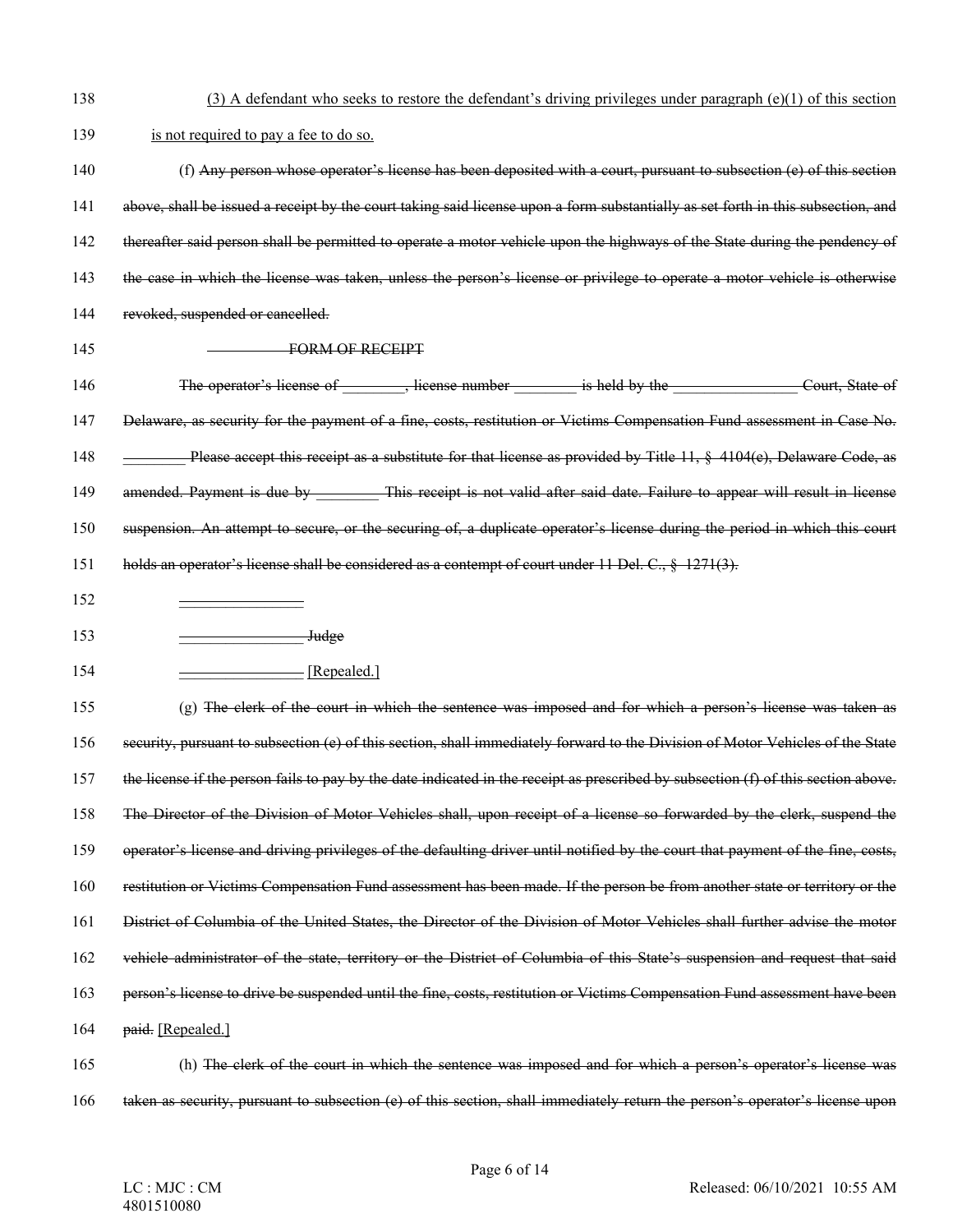| 167 | payment of the fine, costs, restitution or Victims Compensation Fund assessment within the period as prescribed by the    |
|-----|---------------------------------------------------------------------------------------------------------------------------|
| 168 | sentencing judge and as reflected in the form set forth in subsection (f) of this section. [Repealed.]                    |
| 169 | Section 7. Amend § 4106, Title 11 of the Delaware Code by making deletions as shown by strike through and                 |
| 170 | insertions as shown by underline as follows:                                                                              |
| 171 | § 4106. Restitution for property damage or loss.                                                                          |
| 172 | (f) Except as provided under $\S 9014(c)$ of this title, restitution may not be ordered to an insurance provider on       |
| 173 | behalf of a victim to recover the provider's losses due to a crime. An insurance provider may seek a civil judgement to   |
| 174 | recover losses.                                                                                                           |
| 175 | Section 8. Amend Subchapter I, Chapter 41, Title 11 of the Delaware Code by making deletions as shown by                  |
| 176 | strike through and insertions as shown by underline as follows:                                                           |
| 177 | § 4107. Annual report.                                                                                                    |
| 178 | (a) The Administrative Office of the Courts shall prepare an annual report by February 15 on behalf of the                |
| 179 | Superior Court, the Family Court, the Court of Common Pleas, the Justice of the Peace Court, and the Office of State      |
| 180 | Courts Collection Enforcement.                                                                                            |
| 181 | (b) The report under subsection (a) of this section must include information on the following:                            |
| 182 | (1) Amount of each of the following collected by the Judiciary:                                                           |
| 183 | a. Fines.                                                                                                                 |
| 184 | b. Fees and costs.                                                                                                        |
| 185 | c. Assessments.                                                                                                           |
| 186 | d. Restitution.                                                                                                           |
| 187 | (2) Amount of fines, fees, costs, or assessments retained by the Judiciary and as a percentage of the                     |
| 188 | Judiciary's budget.                                                                                                       |
| 189 | (3) Amount of fines, fees, costs, assessments, or restitution distributed to the State, a municipality, or a              |
| 190 | statutorily created fund.                                                                                                 |
| 191 | (c) The report under subsection (a) of this section must be publicly available on the Administrative Office of the        |
| 192 | Courts' website or published as part of the Judiciary's annual report.                                                    |
| 193 | (d) The Delaware Criminal Justice Information System shall prepare an annual report by February 15 detailing the          |
| 194 | amount of fines, fees, costs, and assessments collected by entities other than the Judiciary. The report must be publicly |
| 195 | available on the Delaware Criminal Justice Information System's website.                                                  |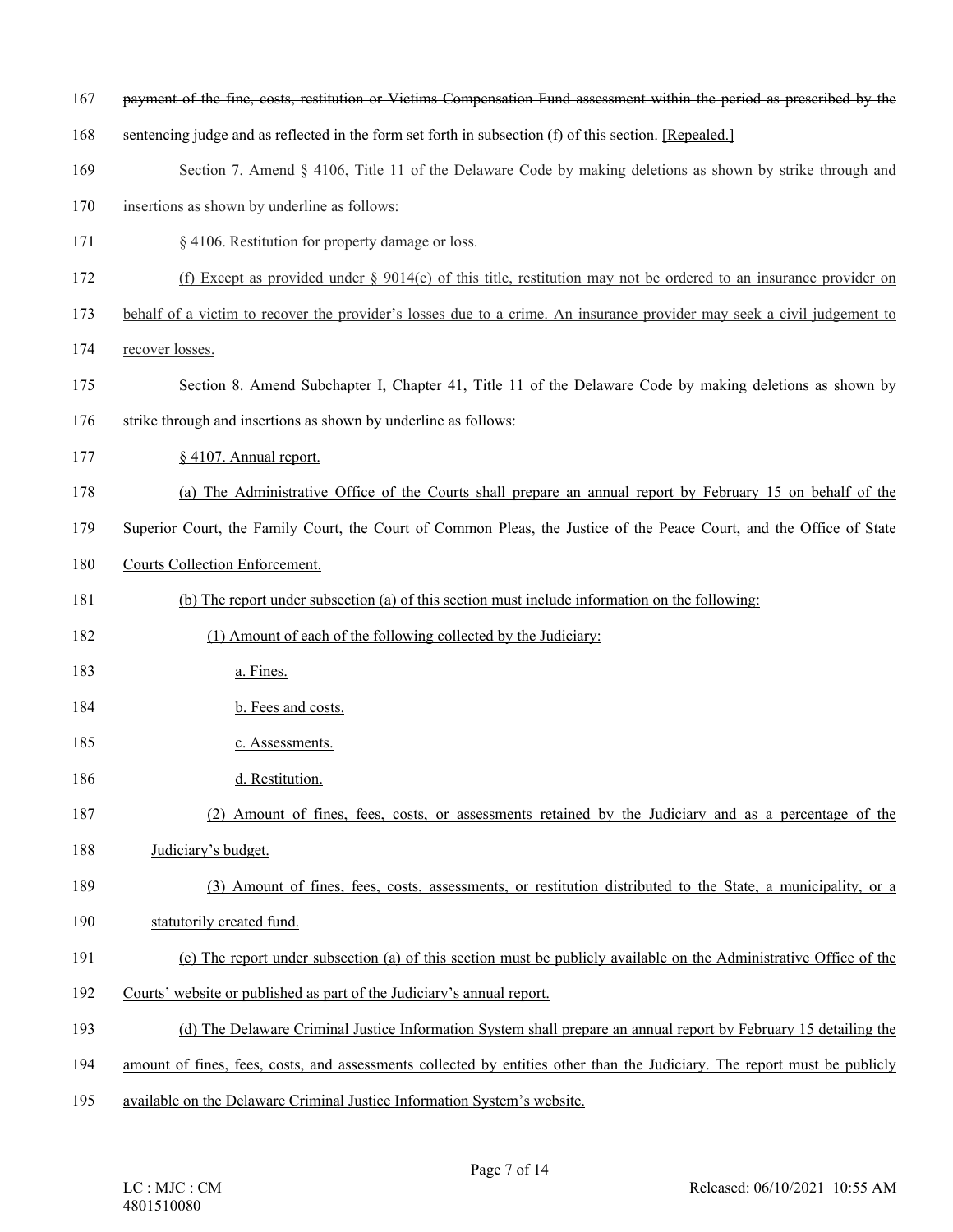- 196 (f) The reports by the Administrative Office of the Courts and the Delaware Criminal Justice Information System
- 197 must be submitted to the President Pro Tempore of the Senate and the Speaker of the House of Representatives, with copies

198 to all members of the General Assembly, the Governor, the Chief Justice, the Attorney General, the Chief Defender, the

- 199 Director and the Librarian of the Division of Research of Legislative Council, and the Delaware Public Archives.
- Section 9. Amend § 6504, Title 11 of the Delaware Code by making deletions as shown by strike through and 201 insertions as shown by underline as follows:
- § 6504. General powers and duties of the Department.

 The Department, subject only to powers vested in the judicial and certain executive departments and officers of the State, shall have the duties set forth in this chapter and the exclusive jurisdiction over the care, charge, custody, control, management, administration and supervision of:

- (14) Collecting a fee as a condition of probation supervision. An offender sentenced to probation shall be charged a fixed fee of \$200 for each period of probation. If an offender is serving multiple sentences of probation simultaneously, the sentences shall be treated as 1 period of probation for the purposes of assessing and collecting the supervision fee. The Bureau Chief of Community Corrections shall develop policies and procedures with regard to determining an offender's ability to pay the fee. Such policies and procedures shall be applied on a consistent basis to all offenders, and shall be subject to approval by the Commissioner of Correction. In the event the Department determines an offender is unable to pay the fee due to lack of employment or other significant extenuating circumstances, such as an offender's responsibility to remit payment for victim compensation, restitution or child support, said inability shall not constitute a violation of supervision. The offender shall remain liable to pay the fee at 215 such time as the Department determines offender is able to do so.[Repealed.]
- Section 10. Amend § 2731, Title 21 of the Delaware Code by making deletions as shown by strike through and insertions as shown by underline as follows:
- 218 § 2731. Duty of courts and police officers.

 (a) Every court and police officer having jurisdiction over offenses committed under any law of this State regulating the operation of motor vehicles on highways shall forward to the Department a record of the conviction of any person in any court for a violation of any of such laws within 30 days of the disposition of the case and may recommend the suspension of the driver's license of the person so convicted. The Department shall thereupon consider and act upon such recommendation in such manner as it deems best.

 (b) The clerk or prothonotary of every court shall forward to the Department or its successor, a record of the name and address of each convicted person who shall have been sentenced to pay a fine, costs or both a fine and costs and who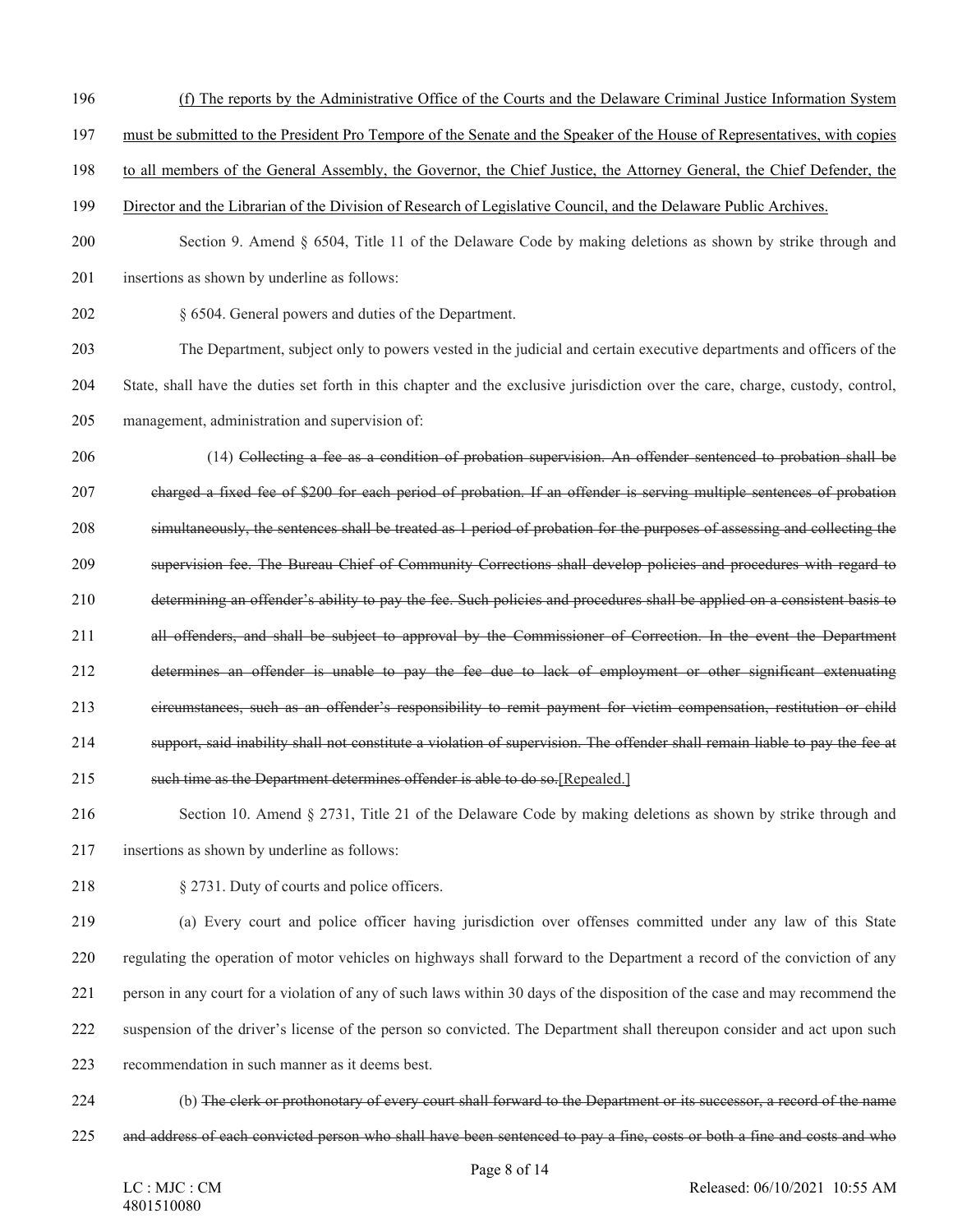- 226 has failed to pay at the time sentence was imposed or in accordance with an order of the court. Whenever a convicted
- 227 person who has not paid a fine, costs or both at the time sentence was imposed shall pay, the clerk or prothonotary shall
- 228 provide the convicted person with a receipt confirming that the fine, costs or both have been paid so that the receipt may be
- 229 presented to the Department, or its successor, as notice that the fine, costs or both have been paid. [Repealed.]
- 230 Section 11. Amend § 2732, Title 21 of the Delaware Code by making deletions as shown by strike through and 231 insertions as shown by underline as follows:
- 232 § 2732. Mandatory revocation or suspension of license or refusal to renew or issue a duplicate license.
- 233 (b) Upon On receiving a record of the failure of a convicted person to pay a fine, costs or both as described in §
- 234 2731(b) of this title, or to timely complete a course of instruction pursuant tounder § 4175A or § 4177D of this title, the
- 235 Department or its successor, shall: shall do all of the following:
- 236 (1) If the convicted person is a resident of this State, forthwith suspend the convicted person's license until the 237 fine, costs or both have been paid, or the court finds that the person has completed the necessary course of instruction
- 238 and paid all applicable fees; and course fees.
- 239 (2) If the convicted person is a nonresident of this State, forthwith suspend the convicted person's driving 240 privileges in this State and immediately advise the Motor Vehicle Administrator of the state wherein the convicted 241 person is a resident that the convicted person has failed to pay a fine, costs or both, or to timely complete a course of 242 instruction pursuant tounder § 4175A or § 4177D of this title, and requesting that the convicted person's license to 243 drive be suspended until the fine, costs or both have been paid, or the court finds that the person has completed the 244 necessary course of instruction and paid all applicable course fees.
- 245 Section 12. Amend § 2751, Title 21 of the Delaware Code by making deletions as shown by strike through and 246 insertions as shown by underline as follows:
- 247 § 2751. Unlawful application for or use of license or identification card.
- 248 (r) *Penalty. —* Unless otherwise specifically provided for in Chapter 31 of this title, an individual who violates 249 this section shall be guilty of a class B misdemeanor and shall have that individual's driver's license and/or or driving 250 privileges suspended for a period to be set by the Court, not to exceed 6 months. The foregoing sentence notwithstanding, 251 an individual who violates subsection (d), (e),  $\overline{(i)}$  and/or  $\overline{(i)}$ , or  $\overline{(i)}$  of this section by possessing or displaying a driver's 252 license that has been suspended or revoked by application of the following statutes shall be guilty of a violation only, 253 provided that the judicial officer adjudicating the charge or charges brought under subsections (e) and (j) of this section has 254 made a factual finding that the defendant was reasonably unaware the driver's license that defendant possessed or displayed 255 had been suspended or revoked: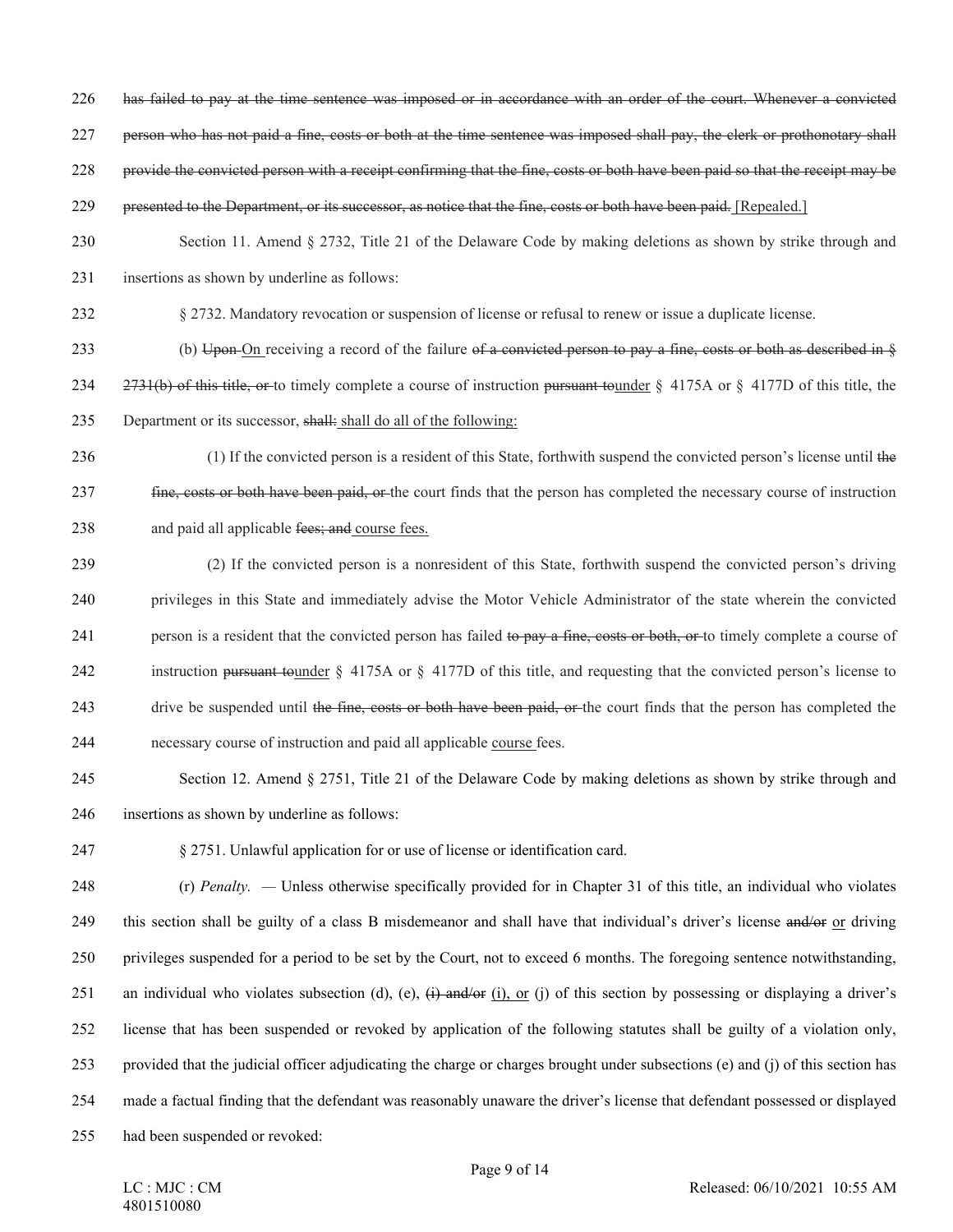| 256 | Title 4, $\S$ 904(f)                                                                                                         |
|-----|------------------------------------------------------------------------------------------------------------------------------|
| 257 | Title 11, § 2106(c)                                                                                                          |
| 258 | Title $11, §$ 4104(g)                                                                                                        |
| 259 | Title $14, \frac{8}{9}$ 2730(e)(7) [repealed]                                                                                |
| 260 | Title $14, §$ $4130(e)(1)$ [repealed]                                                                                        |
| 261 | Section 314(b) of this title                                                                                                 |
| 262 | Section $709(j)(1)$ of this title                                                                                            |
| 263 | Section $2118(n)(1)$ of this title                                                                                           |
| 264 | Section $2703(d)(5)$ of this title                                                                                           |
| 265 | Section $2710(e)(5)$ of this title                                                                                           |
| 266 | Section 2724(b) of this title.                                                                                               |
| 267 | Section 13. Amend § 4607, Title 29 of the Delaware Code by making deletions as shown by strike through and                   |
| 268 | insertions as shown by underline as follows:                                                                                 |
| 269 | § 4607. Administrative fee assessment.                                                                                       |
| 270 | (a) Each court of this State shall assess an administrative fee in the amount of \$100 against any defendant on              |
| 271 | whose behalf an appearance is made by the Office of Defense Services, or any other attorney who has been appointed by a      |
| 272 | court to represent the defendant in a criminal proceeding. This fee shall be payable even though the criminal proceedings do |
| 273 | not result in conviction but are instead terminated by a guilty plea, nolle prosequi or order of the court.                  |
| 274 | (b) Upon assessment of any administrative fee under this section, each defendant shall be directed to pay such               |
| 275 | assessment forthwith to the clerk of the court in which an entry of appearance by the Office of Defense Services or any      |
| 276 | other attorney who has been appointed by a court was entered.                                                                |
| 277 | (e) A defendant's present inability, failure or refusal to pay an assessment made under this section shall not operate       |
| 278 | to disqualify a defendant from legal representation.                                                                         |
| 279 | (d) If a defendant is unable or fails to pay the administrative fee pursuant to this section, the court shall order the      |
| 280 | defendant to report to the Commissioner of the Department of Correction or a person designated by the Commissioner, for      |
| 281 | work for a number and schedule of hours necessary to discharge the fine, pursuant to $\S$ 4105(b) of Title 11.               |
| 282 | (e) In the event that any portion of an administrative fee assessed under this section shall remain unpaid at the time       |
| 283 | of sentencing, the sentencing judge shall make payment of the administrative fee an express condition of any sentence        |
| 284 | imposed.                                                                                                                     |
|     |                                                                                                                              |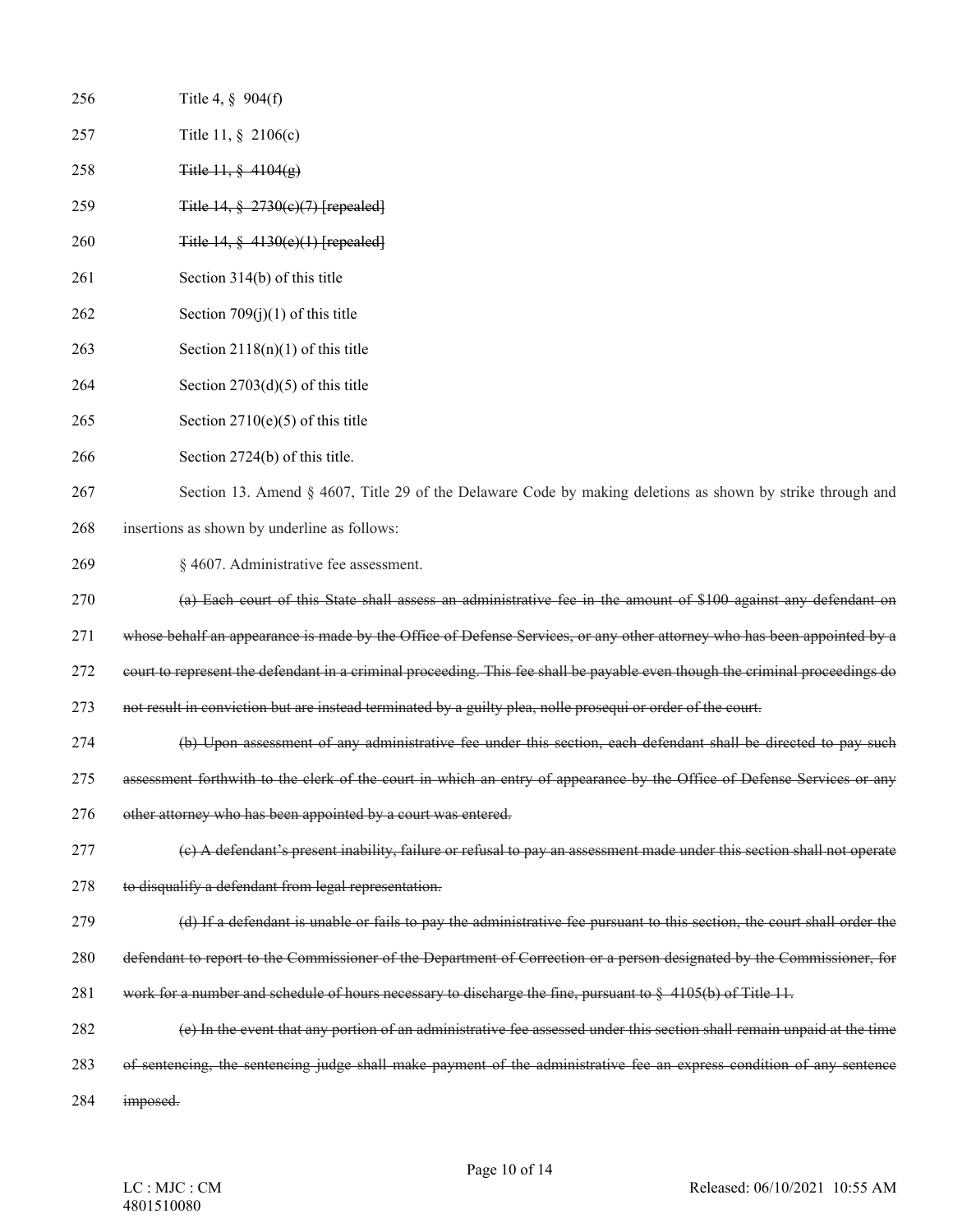| 285 | (f) All moneys received in satisfaction of assessments under this section shall revert to the General Fund and the            |
|-----|-------------------------------------------------------------------------------------------------------------------------------|
| 286 | elerk of each court shall regularly remit all moneys received to the State Treasurer.                                         |
| 287 | (g) On or before the first day of November of each year, the courts of this State in which assessments are regularly          |
| 288 | made under this section shall provide the State Auditor with a written report detailing the dollar value of assessments made  |
| 289 | in the previous fiscal year, the amount collected in the previous fiscal year as well as the balance of unpaid assessments at |
| 290 | the open and close of the previous fiscal year. [Repealed.]                                                                   |
| 291 | Section 14. The Criminal Legal System Imposed Debt Study Group ("Study Group") is established to review                       |
| 292 | the impact of criminal justice imposed financial obligations on defendants and victims and make recommendations to            |
| 293 | promote access, fairness, and transparency in the imposition and collection of criminal justice imposed financial             |
| 294 | obligations.                                                                                                                  |
| 295 | (1) The Study Group is composed of the following voting members, or a designee appointed by a member                          |
| 296 | serving by virtue of position:                                                                                                |
| 297 | a. A member of the Senate, appointed by the President Pro Tempore of the Senate.                                              |
| 298 | b. A member of the House of Representatives, appointed by the Speaker of the House of Representatives.                        |
| 299 | c. A representative from the Office of the Governor, appointed by the Governor.                                               |
| 300 | d. The State Court Administrator.                                                                                             |
| 301 | e. The Chief Defender of the Office of Defense Services.                                                                      |
| 302 | f. The Attorney General.                                                                                                      |
| 303 | g. The Secretary of the Department of Safety and Homeland Security.                                                           |
| 304 | h. A member of a community group, appointed by the President Pro Tempore of the Senate.                                       |
| 305 | i. A member of an impacted community, appointed by the Speaker of the House of                                                |
| 306 | Representatives.                                                                                                              |
| 307 | (2) The Study Group is composed of the following non-voting members, or a designee appointed by a                             |
| 308 | member serving by virtue of position:                                                                                         |
| 309 | a. A representative of the Superior Court, appointed by the President Judge.                                                  |
| 310 | b. A representative of the Court of Common Pleas, appointed by the Chief Judge.                                               |
| 311 | c. A representative of the Family Court, appointed by the Chief Judge.                                                        |
| 312 | d. A representative of the Justice of the Peace Court, appointed by the Chief Magistrate.                                     |
| 313 | e. The Director of the Office of the State Court Collections Enforcement.                                                     |
| 314 | f. The Director of the Judicial Information Center.                                                                           |
|     | Dao 11 of 14                                                                                                                  |

Page 11 of 14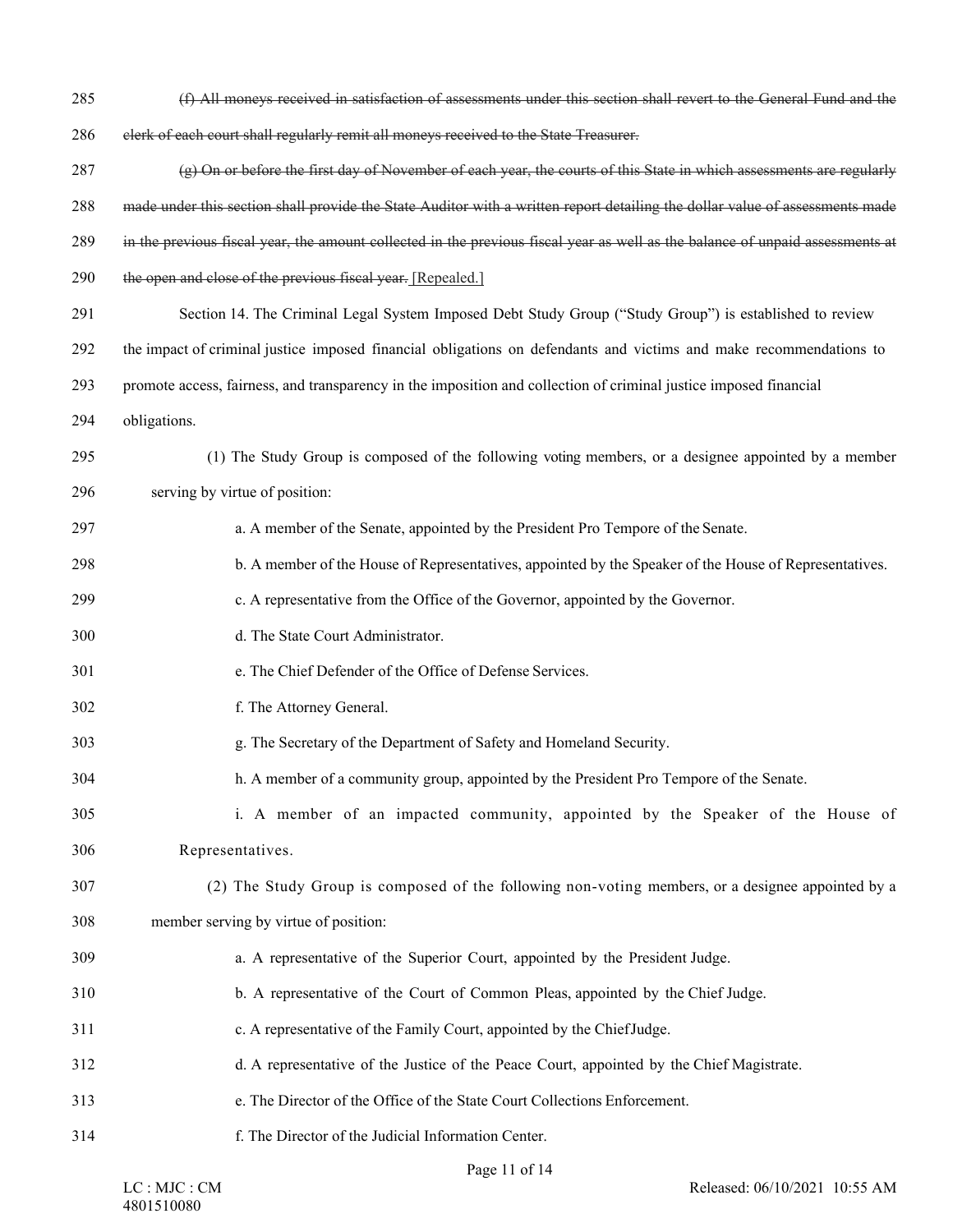| 315 | g. The Director of the Delaware Criminal Justice Information System.                                                   |
|-----|------------------------------------------------------------------------------------------------------------------------|
| 316 | h. The Director of the Office of Management and Budget.                                                                |
| 317 | i. The Controller General.                                                                                             |
| 318 | j. The Secretary of the Department of Technology & Information.                                                        |
| 319 | k. The Executive Director of the Statistical Analysis Center.                                                          |
| 320 | 1. A representative of the Department of Correction, appointed by the Commissioner of the Department.                  |
| 321 | m. One member of a community group, appointed by the President Pro Tempore of the Senate.                              |
| 322 | n. One member of a community group, appointed by the Speaker of the House of Representatives.                          |
| 323 | (3) The member of the Senate appointed by the President Pro Tempore of the Senate is the Chair of the Study            |
| 324 | Group and the member of the House of Representatives appointed by the Speaker of the House of Representatives is       |
| 325 | the Vice Chair of the Study Group.                                                                                     |
| 326 | (4) The President Pro Tempore of the Senate shall notify the Chair of the Study Group of the Study Group's             |
| 327 | creation and provide the Chair with a copy of the legislation creating the Study Group.                                |
| 328 | (5) Voting members who designate another individual to attend a meeting must provide the designation                   |
| 329 | in writing to the Chair. A designee has the same duties and powers as the member serving by virtue of the              |
| 330 | member's position.                                                                                                     |
| 331 | (6) The Chair of the Study Group shall guide the administration of the Study Group by, at a minimum, doing             |
| 332 | all of the following:                                                                                                  |
| 333 | a. Notifying the individuals listed in paragraphs (1) and (2) of this Section of the formation of the Study            |
| 334 | Group and the need to appoint a member, if applicable.                                                                 |
| 335 | b. Setting a date, time, and place for the initial organizational meeting.                                             |
| 336 | c. Supervising the preparation and distribution of Study Group meeting notices, agendas, minutes,                      |
| 337 | correspondence, and reports.                                                                                           |
| 338 | d. Sending to the President Pro Tempore of the Senate, the Speaker of the House of Representatives, and                |
| 339 | the Director of the Division of Research of Legislative Council, after the first meeting of the Study Group, a list of |
| 340 | the members of the Study Group and, if applicable, the person who appointed the member.                                |
| 341 | e. Providing meeting notices, agendas, and minutes to the Director of the Division of Research of                      |
| 342 | Legislative Council.                                                                                                   |
| 343 | f. Creating 1 or more subcommittees as necessary to complete the Study Group's work.                                   |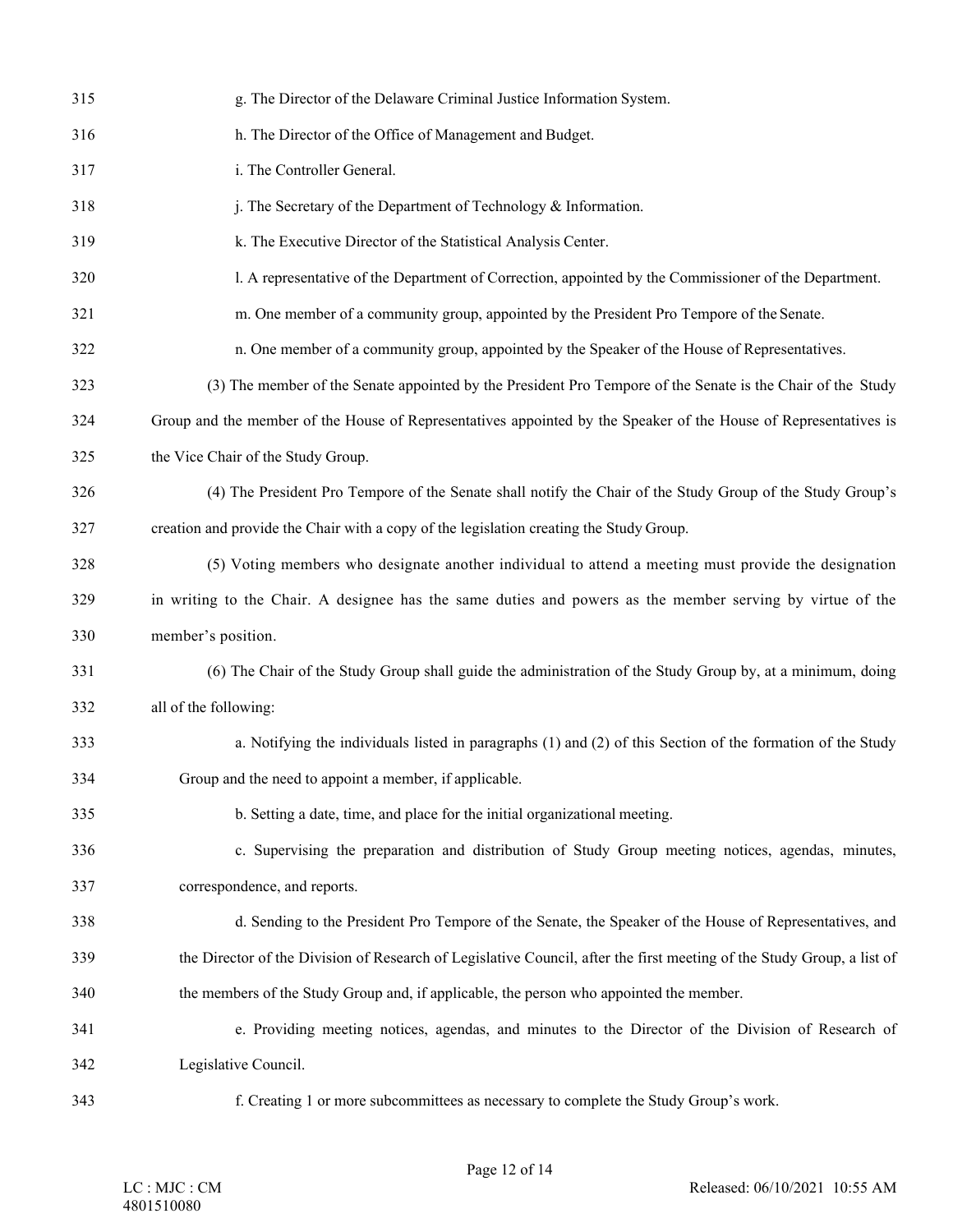| 344 | g. Ensuring that the final report of the Study Group is submitted to the President Pro Tempore of                |
|-----|------------------------------------------------------------------------------------------------------------------|
| 345 | the Senate and the Speaker of the House of Representatives, with copies to all members of the General Assembly,  |
| 346 | the Governor, the Chief Justice, the Attorney General, the Chief Defender, the Director and the Librarian of the |
| 347 | Division of Research of Legislative Council, and the Delaware Public Archives.                                   |
| 348 | (7) The Study Group shall study and report its findings and recommendations on all of the following:             |
| 349 | a. Review the appropriateness of the state's financial structure to support government and non-profit            |
| 350 | functions with funds charged to court users, and make recommendations on a phased plan to reduce the             |
| 351 | dependence on those funds.                                                                                       |
| 352 | b. Recommendations to improve criminal justice data reporting and analysis related to criminal justice           |
| 353 | financial obligations.                                                                                           |
| 354 | c. The estimated fiscal impact if mandatory assessment of fines, fees, costs, and assessments are                |
| 355 | eliminated. The Study Group should report on barriers that prevent such an analysis, as well as recommended      |
| 356 | solutions.                                                                                                       |
| 357 | d. Determine the appropriateness of existing criminal justice financial obligations and alternative              |
| 358 | sanctions to hold a defendant accountable when a defendant is unable to pay.                                     |
| 359 | e. Explore ways to improve and expand opportunities for community service or self-improvement                    |
| 360 | programs to count toward the payment of fines, fees, costs, and assessments.                                     |
| 361 | (8) The Study Group shall include an analysis of all of the following for each recommendation made under         |
| 362 | paragraph (7) of this Section:                                                                                   |
| 363 | a. National trends and current best practices in criminal justice financial obligations reform.                  |
| 364 | b. Benefits to the public and system.                                                                            |
| 365 | b. Budgetary impacts.                                                                                            |
| 366 | c. Technology improvements required.                                                                             |
| 367 | d. Process improvements required.                                                                                |
| 368 | (9) The Study Group shall hold its first meeting no later than three months after this Act is enacted and shall  |
| 369 | meet at least once each month thereafter until the Study Group submits its final report.                         |
| 370 | (10) The General Assembly shall provide reasonable and necessary support staff, including a legislative          |
| 371 | attorney, and materials for the Study Group to carry out its mission.                                            |
| 372 | (11) A quorum of the Study Group is a majority of its voting members.                                            |